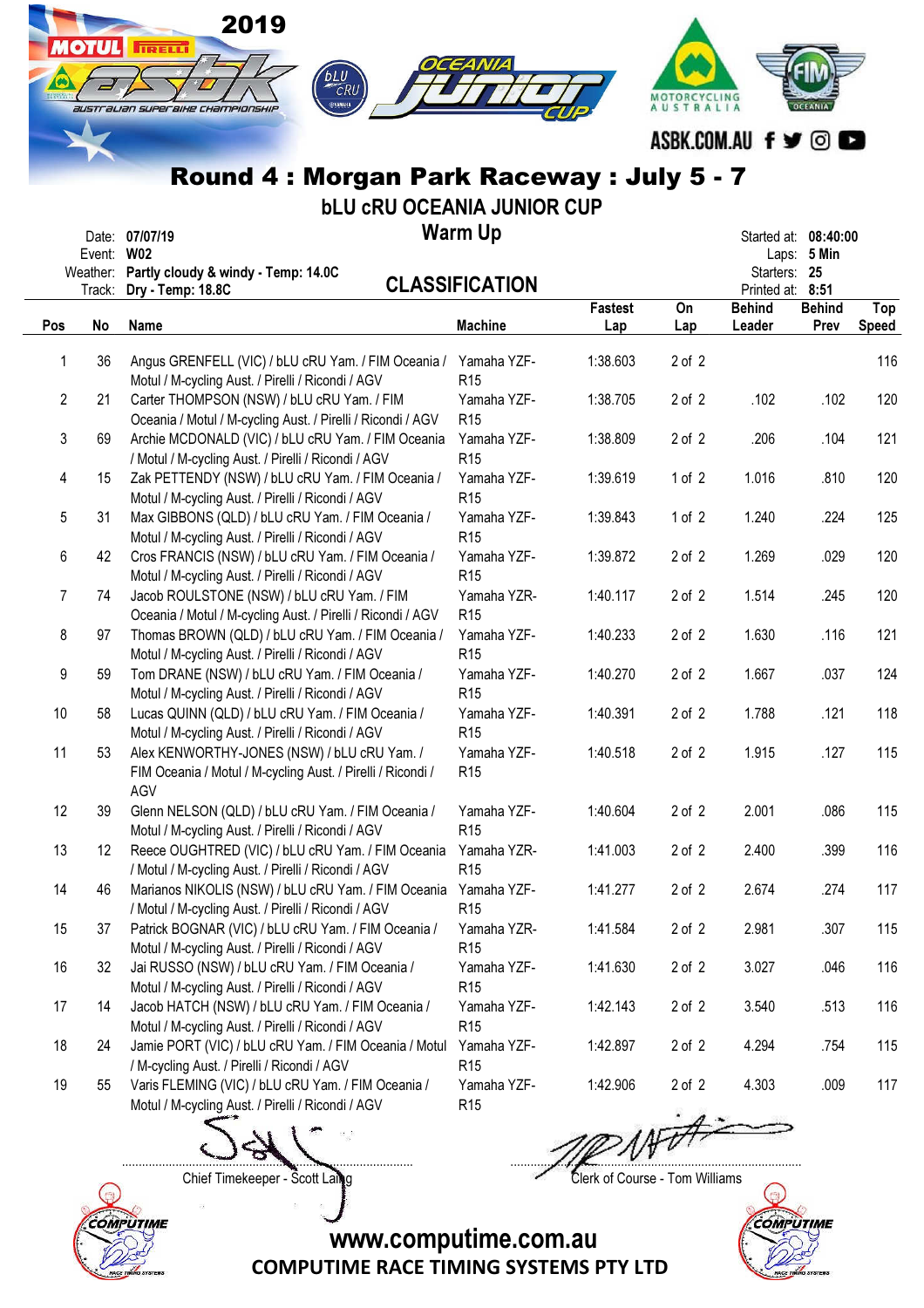|     | <b>OTUL</b>  | 2019<br><b>TETELLI</b><br><b>DLU</b><br>⊜удмана<br>australian superaixe championskip                     | OCEANIA                                 |                       | MOTORCYCLING<br>AUSTRALIA | ASBK.COM.AU f y © O                         |                       |              |
|-----|--------------|----------------------------------------------------------------------------------------------------------|-----------------------------------------|-----------------------|---------------------------|---------------------------------------------|-----------------------|--------------|
|     |              | Round 4: Morgan Park Raceway: July 5 - 7                                                                 |                                         |                       |                           |                                             |                       |              |
|     |              | <b>bLU CRU OCEANIA JUNIOR CUP</b>                                                                        |                                         |                       |                           |                                             |                       |              |
|     | Event:       | Date: 07/07/19<br><b>W02</b><br>Weather: Partly cloudy & windy - Temp: 14.0C                             | <b>Warm Up</b><br><b>CLASSIFICATION</b> |                       |                           | Started at: 08:40:00<br>Starters:           | Laps: 5 Min<br>- 25   |              |
| Pos | Track:<br>No | Dry - Temp: 18.8C<br>Name                                                                                | <b>Machine</b>                          | <b>Fastest</b><br>Lap | On<br>Lap                 | Printed at: 8:51<br><b>Behind</b><br>Leader | <b>Behind</b><br>Prev | Top<br>Speed |
| 20  | 22           | Lincoln KNIGHT (NSW) / bLU cRU Yam. / FIM Oceania /<br>Motul / M-cycling Aust. / Pirelli / Ricondi / AGV | Yamaha YZF-<br>R <sub>15</sub>          | 1:43.309              | 1 of $2$                  | 4.706                                       | .403                  | 119          |
| 21  | 28           | Cormac BUCHANAN (NZ) / bLU cRU Yam. / FIM<br>Oceania / Motul / M-cycling Aust. / Pirelli / Ricondi / AGV | Yamaha YZF-<br>R <sub>15</sub>          | 1:44.140              | 1 of $2$                  | 5.537                                       | .831                  | 115          |
| 22  | 17           | Hunter DIPLOCK (NSW) / bLU cRU Yam. / FIM Oceania /<br>Motul / M-cycling Aust. / Pirelli / Ricondi / AGV | Yamaha YZR-<br>R <sub>15</sub>          | 1:45.984              | $2$ of $2$                | 7.381                                       | 1.844                 | 113          |
| 23  | 18           | Tom CONNORS (NSW) / bLU cRU Yam. / FIM Oceania /<br>Motul / M-cycling Aust. / Pirelli / Ricondi / AGV    | Yamaha YZF-<br>R <sub>15</sub>          | 1:47.600              | $2$ of $2$                | 8.997                                       | 1.616                 | 110          |
| 24  | 27           | Toby JAMES (VIC) / bLU cRU Yam. / FIM Oceania /<br>Motul / M-cycling Aust. / Pirelli / Ricondi / AGV     | Yamaha YZR-<br>R <sub>15</sub>          | 1:49.297              | $2$ of $2$                | 10.694                                      | 1.697                 | 111          |
| 25  | 11           | Natalie BARBATI (VIC) / bLU cRU Yam. / FIM Oceania /                                                     | Yamaha YZF-                             | 2:06.434              | $2$ of $2$                | 27.831                                      | 17.137                | 106          |

R15

Current best lap for JNR class - 1:37.752 by Angus GRENFELL (VIC) on a Yamaha YZF-R15 set on 06/07/19

Motul / M-cycling Aust. / Pirelli / Ricondi / AGV

Chief Timekeeper - Scott Laing Clerk of Course - Tom Williams



....................................................................................... .......................................................................................

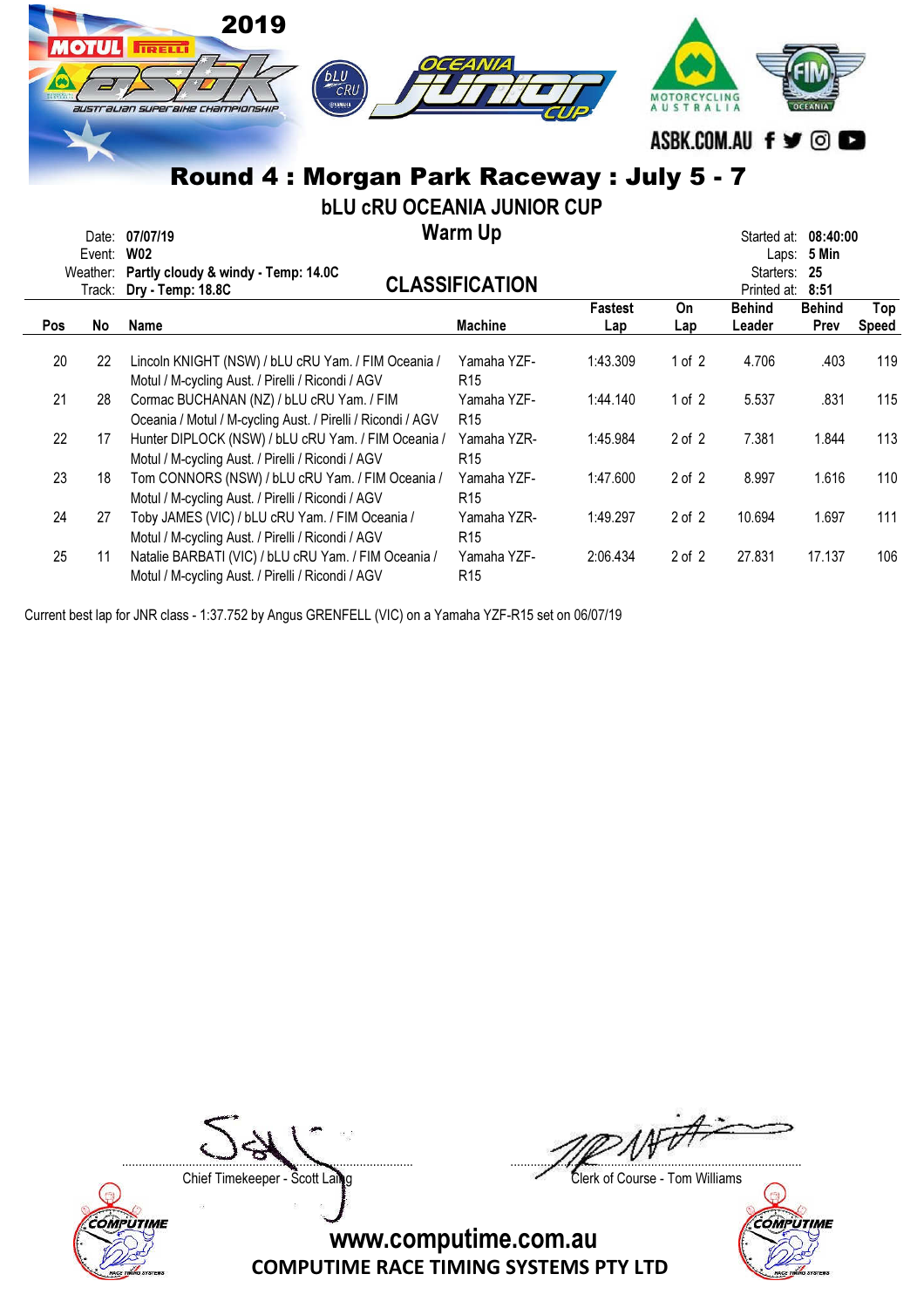|    | 2019<br><b>IOTUL</b><br><b>IRELLI</b><br>australian superaixe championship | <b>bLU</b><br>⊜улман | EANIZ<br>Round 4 : Morgan Park Raceway : July 5 - 7<br><b>bLU CRU OCEANIA JUNIOR CUP</b> | MOTORCYCLING<br>AUSTRALIA<br>ASBK.COM.AU f <b>y</b> © <b>co</b> |
|----|----------------------------------------------------------------------------|----------------------|------------------------------------------------------------------------------------------|-----------------------------------------------------------------|
|    | Date: 07/07/19                                                             |                      | <b>Warm Up</b>                                                                           | Started at: 08:40:00                                            |
|    | Event: W02<br>Weather: Partly cloudy & windy - Temp: 14.0C                 |                      |                                                                                          | Laps: 5 Min<br>Starters: 25                                     |
|    | Track: Dry - Temp: 18.8C                                                   |                      | <b>LAP TIMES</b>                                                                         | Printed at: 8:51                                                |
|    | No Name                                                                    |                      |                                                                                          |                                                                 |
|    |                                                                            | Lap 1                | Lap <sub>2</sub>                                                                         |                                                                 |
| 11 | Natalie BARBATI (VIC)                                                      |                      | 2:07.324 2:06.434                                                                        |                                                                 |
|    | 12 Reece OUGHTRED (VIC)                                                    |                      | 1:41.634 1:41.003                                                                        |                                                                 |
|    | 14 Jacob HATCH (NSW)                                                       |                      | 1:42.788 1:42.143                                                                        |                                                                 |
| 15 | Zak PETTENDY (NSW)                                                         |                      | 1:39.619 1:40.230                                                                        |                                                                 |
|    | 17 Hunter DIPLOCK (NSW)                                                    | 1:47.318             | <u>1:45.984</u>                                                                          |                                                                 |
| 18 | Tom CONNORS (NSW)                                                          |                      | 1:47.998 1:47.600                                                                        |                                                                 |
| 21 | Carter THOMPSON (NSW)                                                      | 1:39.355             | <u>1:38.705</u>                                                                          |                                                                 |
| 22 | Lincoln KNIGHT (NSW)                                                       | 1:43.309             | 1:44.754                                                                                 |                                                                 |
|    | 24 Jamie PORT (VIC)                                                        |                      | 1:43.945 1:42.897                                                                        |                                                                 |
| 27 | Toby JAMES (VIC)                                                           |                      | 1:49.822 1:49.297                                                                        |                                                                 |
| 28 | Cormac BUCHANAN (NZ)                                                       | 1:44.140             | 1:44.278                                                                                 |                                                                 |
| 31 | Max GIBBONS (QLD)                                                          | 1:39.843             | 1:40.507                                                                                 |                                                                 |
|    | 32 Jai RUSSO (NSW)                                                         |                      | 1:43.327 1:41.630                                                                        |                                                                 |
|    | 36 Angus GRENFELL (VIC)                                                    | 1:40.821             | 1:38.603                                                                                 |                                                                 |
|    | 37 Patrick BOGNAR (VIC)                                                    |                      | 1:43.216 1:41.584                                                                        |                                                                 |
| 39 | Glenn NELSON (QLD)                                                         | 1:41.661             | 1:40.604                                                                                 |                                                                 |
|    | 42 Cros FRANCIS (NSW)                                                      |                      | 1:42.048 1:39.872                                                                        |                                                                 |
| 46 | Marianos NIKOLIS (NSW)                                                     |                      | 1:41.644 1:41.277                                                                        |                                                                 |
|    | 53 Alex KENWORTHY-JONES (NSW)                                              |                      | 1:42.718 1:40.518                                                                        |                                                                 |
| 55 | Varis FLEMING (VIC)                                                        |                      | 1:43.450 1:42.906                                                                        |                                                                 |
| 58 | Lucas QUINN (QLD)                                                          | 1:41.471             | 1:40.391                                                                                 |                                                                 |
| 59 | Tom DRANE (NSW)                                                            |                      | 1:41.195 1:40.270                                                                        |                                                                 |
| 69 | Archie MCDONALD (VIC)                                                      | 1:43.525             | <u>1:38.809</u>                                                                          |                                                                 |
|    | 74 Jacob ROULSTONE (NSW)                                                   |                      | 1:40.563 1:40.117                                                                        |                                                                 |
|    | 97 Thomas BROWN (QLD)                                                      |                      | 1:42.644 1:40.233                                                                        |                                                                 |



....................................................................................... .......................................................................................

Chief Timekeeper - Scott Laing Clerk of Course - Tom Williams

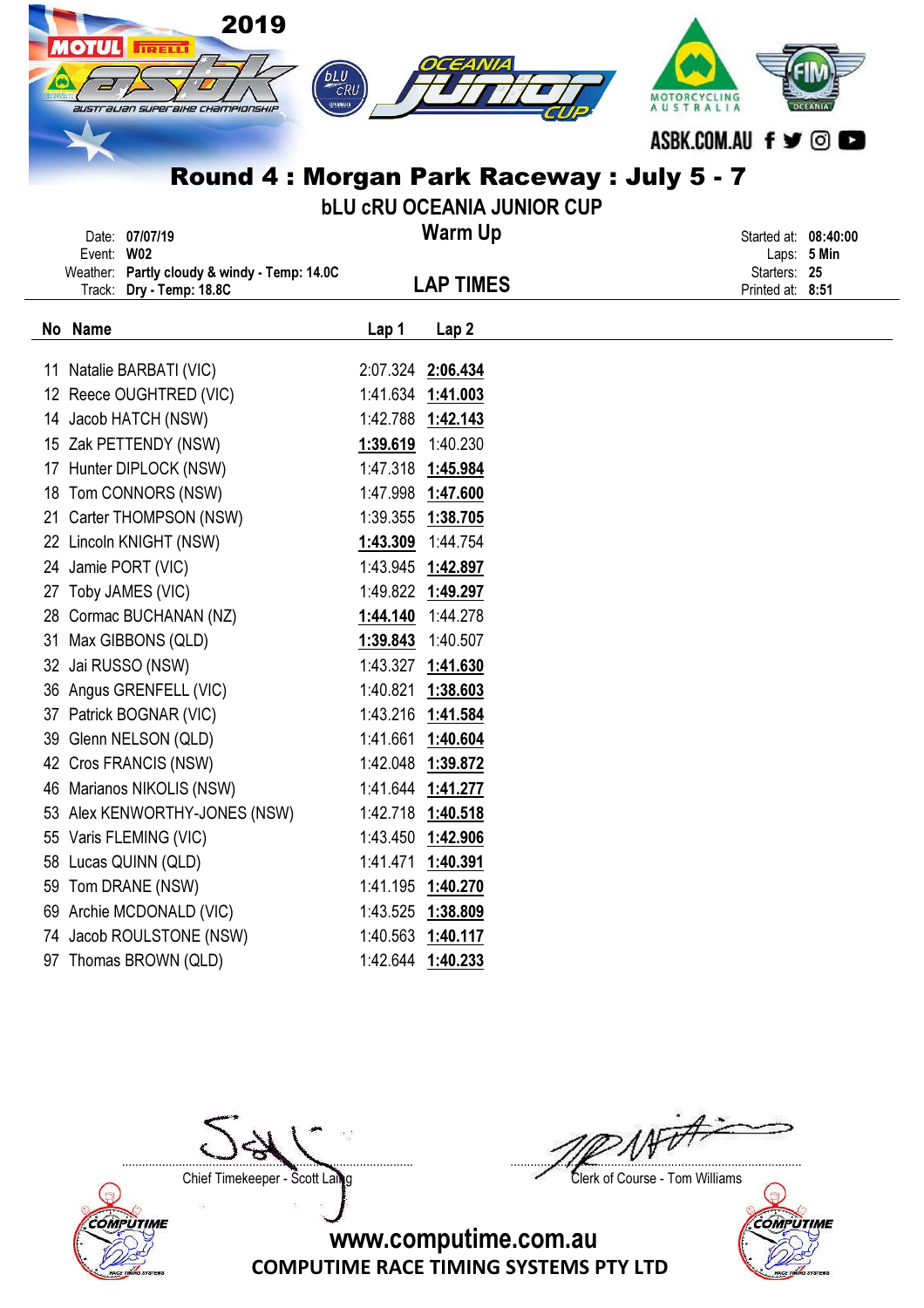| 2019                                                                         |                                        |                      |
|------------------------------------------------------------------------------|----------------------------------------|----------------------|
| $\sqrt{2}$<br><b>MOTOKETELE</b><br><b>australian super BiHe Championship</b> | OCEANIA<br>bLU<br>CRU<br>WAMAHA<br>פוז |                      |
|                                                                              |                                        | ASRK COM All f y @ C |

## Round 4 : Morgan Park Raceway : July 5 - 7

bLU cRU OCEANIA JUNIOR CUP

|                         | Date: 07/07/19<br>Event: W02 |                                              |         |                 |     | <b>Warm Up</b>     |         |                                |         | Started at: 08:40:00<br>Laps: 5 Min |     |
|-------------------------|------------------------------|----------------------------------------------|---------|-----------------|-----|--------------------|---------|--------------------------------|---------|-------------------------------------|-----|
|                         |                              | Weather: Partly cloudy & windy - Temp: 14.0C |         |                 |     |                    |         |                                |         | Starters: 25                        |     |
|                         |                              | Track: Dry - Temp: 18.8C                     |         |                 |     | <b>SPLIT TIMES</b> |         |                                |         | Printed at: 8:51                    |     |
| Lap                     | Split 1                      | Split 2                                      | Split 3 | <b>Lap Time</b> | Spd | Lap                | Split 1 | Split 2                        | Split 3 | Lap Time                            | Spd |
|                         |                              | 11 Natalie BARBATI (VIC) (25th)              |         |                 |     | $\mathbf 1$        | 46.057  | 35.984                         | 31.901  | 1:53.942                            |     |
| $\mathbf{1}$            | 1:01.624                     | 44.026                                       | 40.019  | 2:25.669        |     | $\overline{2}$     | 33.891  | 34.926                         | 30.538  | 1:39.355                            | 120 |
| $\overline{2}$          | 44.467                       | 43.263                                       | 39.594  | 2:07.324        | 105 | 3                  | 33.760  | 34.846                         | 30.099  | 1:38.705                            | 119 |
| 3                       | 44.021                       | 42.621                                       | 39.792  | 2:06.434        | 106 |                    |         |                                |         |                                     |     |
|                         |                              |                                              |         |                 |     |                    |         | 22 Lincoln KNIGHT (NSW) (20th) |         |                                     |     |
|                         |                              | 12 Reece OUGHTRED (VIC) (13th)               |         |                 |     | 1                  | 49.735  | 37.487                         | 32.228  | 1:59.450                            |     |
| 1                       | 38.989                       | 36.582                                       | 32.261  | 1:47.832        |     | $\overline{2}$     | 35.044  | 36.292                         | 31.973  | 1:43.309                            | 119 |
| $\overline{2}$          | 34.778                       | 35.324                                       | 31.532  | 1:41.634        | 114 | $\mathbf{3}$       | 35.937  | 36.821                         | 31.996  | 1:44.754                            | 116 |
| $\mathbf{3}$            | 34.448                       | 35.367                                       | 31.188  | 1:41.003        | 116 |                    |         |                                |         |                                     |     |
|                         |                              |                                              |         |                 |     |                    |         | 24 Jamie PORT (VIC) (18th)     |         |                                     |     |
|                         |                              | 14 Jacob HATCH (NSW) (17th)                  |         |                 |     | $\mathbf{1}$       | 49.588  | 37.148                         | 32.616  | 1:59.352                            |     |
| 1                       | 47.280                       | 36.826                                       | 32.120  | 1:56.226        |     | $\overline{2}$     | 35.398  | 36.749                         | 31.798  | 1:43.945                            | 114 |
| $\overline{2}$          | 35.002                       | 36.091                                       | 31.695  | 1:42.788        | 115 | 3                  | 34.746  | 36.206                         | 31.945  | 1:42.897                            | 115 |
| 3                       | 34.582                       | 35.809                                       | 31.752  | 1:42.143        | 116 |                    |         |                                |         |                                     |     |
|                         |                              |                                              |         |                 |     |                    |         | 27 Toby JAMES (VIC) (24th)     |         |                                     |     |
|                         |                              | 15 Zak PETTENDY (NSW) (4th)                  |         |                 |     | $\mathbf{1}$       | 52.632  | 38.108                         | 35.384  | 2:06.124                            |     |
| $\mathbf{1}$            | 42.418                       | 36.725                                       | 32.222  | 1:51.365        |     | $\overline{2}$     | 37.296  | 37.675                         | 34.851  | 1:49.822                            | 111 |
| $\overline{2}$          | 33.880                       | 34.778                                       | 30.961  | 1:39.619        | 115 | 3                  | 37.427  | 37.734                         | 34.136  | 1:49.297                            | 111 |
| 3                       | 34.297                       | 34.760                                       | 31.173  | 1:40.230        | 120 |                    |         |                                |         |                                     |     |
|                         |                              |                                              |         |                 |     |                    |         | 28 Cormac BUCHANAN (NZ) (21th) |         |                                     |     |
|                         |                              | 17 Hunter DIPLOCK (NSW) (22th)               |         |                 |     | 1                  | 45.984  | 38.145                         | 33.074  | 1:57.203                            |     |
| 1                       | 1:00.925                     | 37.703                                       | 33.472  | 2:12.100        |     | $\overline{2}$     | 35.442  | 36.602                         | 32.096  | 1:44.140                            | 113 |
| $\overline{2}$          | 36.809                       | 37.492                                       | 33.017  | 1:47.318        | 113 | $\mathbf{3}$       | 35.696  | 36.420                         | 32.162  | 1:44.278                            | 115 |
| 3                       | 36.287                       | 37.141                                       | 32.556  | 1:45.984        | 113 |                    |         |                                |         |                                     |     |
|                         |                              |                                              |         |                 |     |                    |         | 31 Max GIBBONS (QLD) (5th)     |         |                                     |     |
|                         |                              | 18 Tom CONNORS (NSW) (23th)                  |         |                 |     | $\mathbf{1}$       | 41.176  | 36.257                         | 32.978  | 1:50.411                            |     |
| 1                       | 52.768                       | 38.130                                       | 33.487  | 2:04.385        |     | $\overline{2}$     | 34.521  | 35.011                         | 30.311  | 1:39.843                            | 118 |
| $\overline{\mathbf{c}}$ | 36.670                       | 37.650                                       | 33.678  | 1:47.998        | 110 | $\overline{3}$     | 34.706  | 35.007                         | 30.794  | 1:40.507                            | 125 |
| 3                       | 36.767                       | 37.580                                       | 33.253  | 1:47.600        | 110 |                    |         |                                |         |                                     |     |
|                         |                              |                                              |         |                 |     |                    |         | 32 Jai RUSSO (NSW) (16th)      |         |                                     |     |
|                         |                              | 21 Carter THOMPSON (NSW) (2nd)               |         |                 |     | 1                  | 47.495  | 36.788                         | 32.999  | 1:57.282                            |     |



....................................................................................... .......................................................................................

Chief Timekeeper - Scott Laing Clerk of Course - Tom Williams



www.computime.com.au

COMPUTIME RACE TIMING SYSTEMS PTY LTD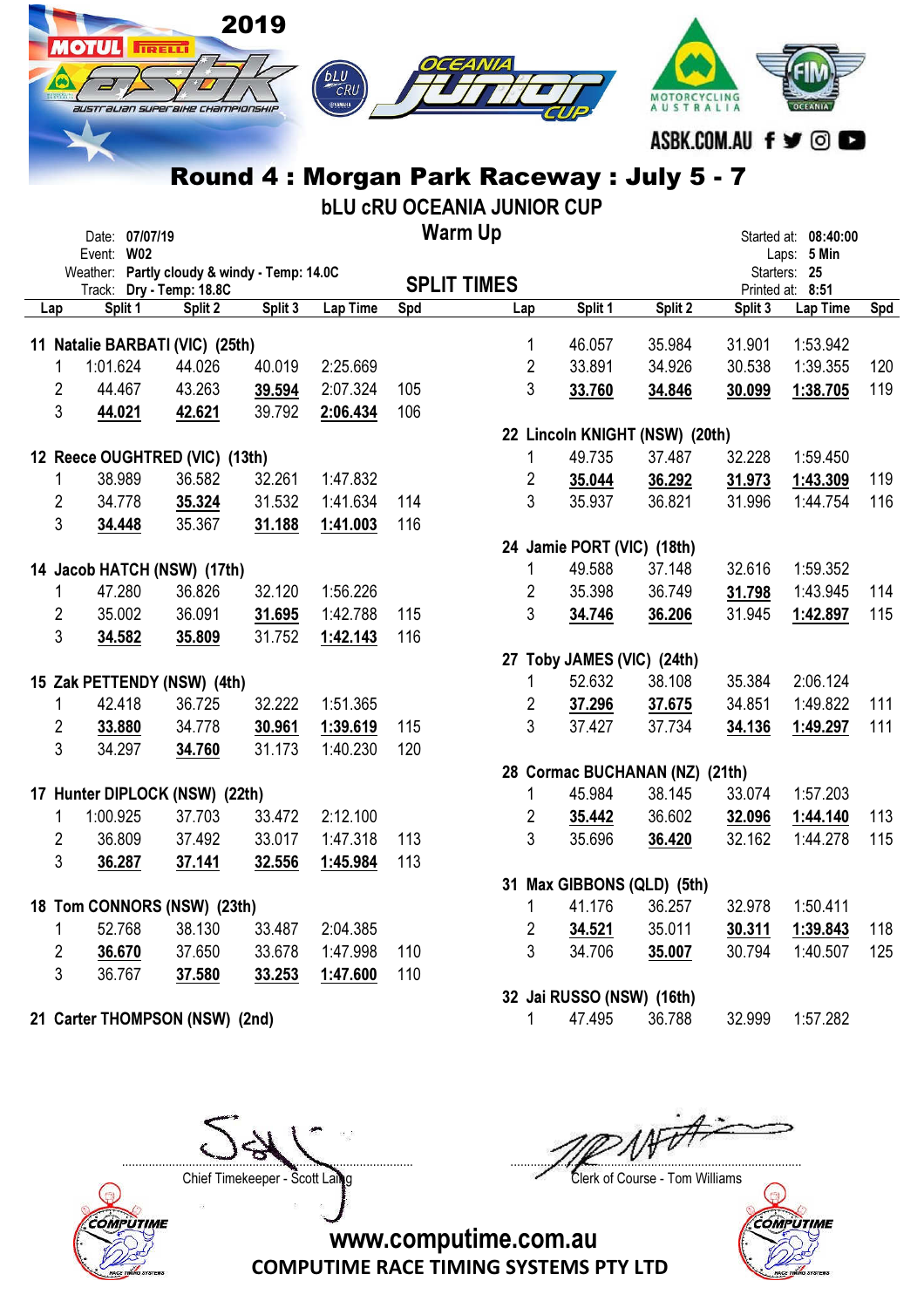|                     | <b>AOTUL</b> | <b>IRELLI</b>                  | 2019                                         |         | bLU                                        |            | EANIZ                             |                |                                          |                           |                     |                                  |     |
|---------------------|--------------|--------------------------------|----------------------------------------------|---------|--------------------------------------------|------------|-----------------------------------|----------------|------------------------------------------|---------------------------|---------------------|----------------------------------|-----|
|                     |              |                                | australian superaixe championskie            |         | CRU<br>∌үдманд                             |            |                                   |                |                                          | MOTORCYCLING<br>AUSTRALIA |                     |                                  |     |
|                     |              |                                |                                              |         |                                            |            |                                   |                |                                          |                           | ASBK.COM.AU f ♥ ◎ I |                                  |     |
|                     |              |                                |                                              |         | Round 4 : Morgan Park Raceway : July 5 - 7 |            |                                   |                |                                          |                           |                     |                                  |     |
|                     |              |                                |                                              |         |                                            |            | <b>bLU CRU OCEANIA JUNIOR CUP</b> |                |                                          |                           |                     |                                  |     |
|                     |              | Date: 07/07/19                 |                                              |         |                                            |            | <b>Warm Up</b>                    |                |                                          |                           |                     | Started at: 08:40:00             |     |
|                     | Event: W02   |                                |                                              |         |                                            |            |                                   |                |                                          |                           |                     | Laps: 5 Min                      |     |
|                     |              | Track: Dry - Temp: 18.8C       | Weather: Partly cloudy & windy - Temp: 14.0C |         |                                            |            | <b>SPLIT TIMES</b>                |                |                                          |                           |                     | Starters: 25<br>Printed at: 8:51 |     |
| Lap                 | Split 1      |                                | Split 2                                      | Split 3 | Lap Time                                   | Spd        |                                   | Lap            | Split 1                                  | Split 2                   | Split 3             | Lap Time                         | Spd |
|                     |              |                                |                                              |         |                                            |            |                                   |                |                                          |                           |                     |                                  |     |
| $\overline{2}$<br>3 | 35.518       | 36.227                         | 31.582                                       |         | 1:43.327<br>1:41.630                       | 113<br>116 |                                   | $\mathbf{3}$   | 33.934                                   | 35.612                    | 30.972              | 1:40.518                         | 112 |
|                     | 34.815       | 35.512                         | 31.303                                       |         |                                            |            |                                   |                | 55 Varis FLEMING (VIC) (19th)            |                           |                     |                                  |     |
|                     |              | 36 Angus GRENFELL (VIC) (1st)  |                                              |         |                                            |            |                                   | 1              | 44.531                                   | 37.483                    | 33.043              | 1:55.057                         |     |
| 1                   | 40.563       | 35.771                         | 32.200                                       |         | 1:48.534                                   |            |                                   | 2              | 35.090                                   | 36.262                    | 32.098              | 1:43.450                         | 117 |
| 2                   | 34.192       | 35.290                         | 31.339                                       |         | 1:40.821                                   | 116        |                                   | 3              | 34.870                                   | 35.934                    | 32.102              | 1:42.906                         | 116 |
| 3                   | 33.329       | 34.606                         | 30.668                                       |         | 1:38.603                                   | 113        |                                   |                |                                          |                           |                     |                                  |     |
|                     |              |                                |                                              |         |                                            |            |                                   |                | 58 Lucas QUINN (QLD) (10th)              |                           |                     |                                  |     |
|                     |              | 37 Patrick BOGNAR (VIC) (15th) |                                              |         |                                            |            |                                   | 1              | 39.966                                   | 35.875                    | 32.650              | 1:48.491                         |     |
| 1                   | 42.326       | 37.793                         | 32.446                                       |         | 1:52.565                                   |            |                                   | 2              | 34.659                                   | 35.790                    | 31.022              | 1:41.471                         | 118 |
| 2                   | 35.055       | 36.604                         | 31.557                                       |         | 1:43.216                                   | 114        |                                   | 3              | 34.626                                   | 34.871                    | 30.894              | 1:40.391                         | 117 |
| 3                   | 34.415       | 35.698                         | 31.471                                       |         | 1:41.584                                   | 115        |                                   |                |                                          |                           |                     |                                  |     |
|                     |              |                                |                                              |         |                                            |            |                                   |                | 59 Tom DRANE (NSW) (9th)                 |                           |                     |                                  |     |
|                     |              | 39 Glenn NELSON (QLD) (12th)   |                                              |         |                                            |            |                                   | 1              | 39.375                                   | 36.422                    | 33.188              | 1:48.985                         |     |
| 1                   | 38.821       | 36.745                         | 32.156                                       |         | 1:47.722                                   |            |                                   | $\overline{2}$ | 34.679                                   | 35.429                    | 31.087              | 1:41.195                         | 118 |
| $\overline{2}$      | 34.538       | 35.572                         | 31.551                                       |         | 1:41.661                                   | 115        |                                   | 3              | 34.243                                   | 34.997                    | 31.030              | 1:40.270                         | 124 |
| 3                   | 34.723       | 35.179                         | 30.702                                       |         | 1:40.604                                   | 113        |                                   |                |                                          |                           |                     |                                  |     |
|                     |              | 42 Cros FRANCIS (NSW) (6th)    |                                              |         |                                            |            |                                   | 1              | 69 Archie MCDONALD (VIC) (3rd)<br>40.849 | 36.029                    | 32.393              | 1:49.271                         |     |
| 1                   | 40.119       | 35.904                         | 33.266                                       |         | 1:49.289                                   |            |                                   | 2              | 36.405                                   | 35.654                    | 31.466              | 1:43.525                         | 121 |
| $\overline{2}$      | 35.401       | 35.204                         | 31.443                                       |         | 1:42.048                                   | 116        |                                   | 3              | 33.418                                   | 35.215                    | 30.176              | 1:38.809                         | 119 |
| 3                   | 34.428       | 34.999                         | 30.445                                       |         | 1:39.872                                   | 120        |                                   |                |                                          |                           |                     |                                  |     |
|                     |              |                                |                                              |         |                                            |            |                                   |                | 74 Jacob ROULSTONE (NSW) (7th)           |                           |                     |                                  |     |
|                     |              |                                | 46 Marianos NIKOLIS (NSW) (14th)             |         |                                            |            |                                   | 1              | 42.558                                   | 34.927                    | 31.847              | 1:49.332                         |     |
| 1                   | 45.540       | 36.460                         | 31.570                                       |         | 1:53.570                                   |            |                                   | $\overline{2}$ | 34.418                                   | 35.114                    | 31.031              | 1:40.563                         | 120 |
| $\overline{2}$      | 34.990       | 35.465                         | 31.189                                       |         | 1:41.644                                   | 117        |                                   | 3              | 34.120                                   | 34.906                    | 31.091              | 1:40.117                         | 120 |
| 3                   | 34.839       | 35.250                         | 31.188                                       |         | 1:41.277                                   | 115        |                                   |                |                                          |                           |                     |                                  |     |
|                     |              |                                |                                              |         |                                            |            |                                   |                | 97 Thomas BROWN (QLD) (8th)              |                           |                     |                                  |     |
|                     |              |                                | 53 Alex KENWORTHY-JONES (NSW) (11th)         |         |                                            |            |                                   | 1              | 38.691                                   | 36.711                    | 32.815              | 1:48.217                         |     |
| 1                   | 40.443       | 35.848                         | 33.984                                       |         | 1:50.275                                   |            |                                   | 2              | 34.744                                   | 35.954                    | 31.946              | 1:42.644                         | 119 |

COMPUTIME

....................................................................................... ....................................................................................... Chief Timekeeper - Scott Laing Clerk of Course - Tom Williams



www.computime.com.au

COMPUTIME RACE TIMING SYSTEMS PTY LTD

2 35.201 35.798 31.719 1:42.718 115 3 34.322 35.457 30.454 1:40.233 121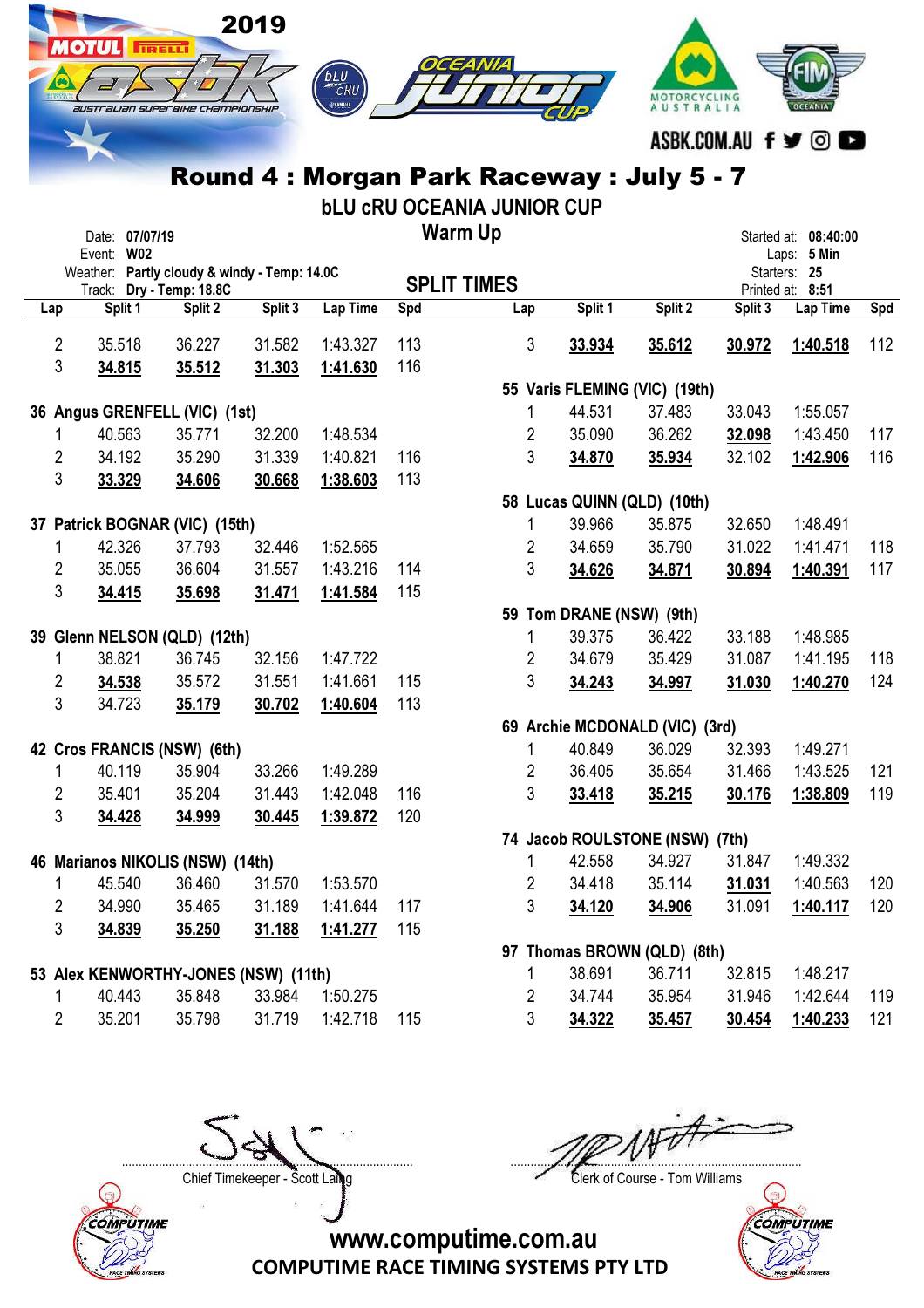| 2019<br><b>TRELL</b><br>115588<br>australian superaixe championskip | OCEANIA<br><b>DLU</b><br>ФУАМАНА         | MOTORCYCLING<br><b>AUSTRALI</b>           |
|---------------------------------------------------------------------|------------------------------------------|-------------------------------------------|
|                                                                     |                                          | ASBK.COM.AU f y ©                         |
|                                                                     | Round 4: Morgan Park Raceway: July 5 - 7 |                                           |
|                                                                     | <b>bLU CRU OCEANIA JUNIOR CUP</b>        |                                           |
| Date: 07/07/19<br>Event: W02                                        | <b>Warm Up</b>                           | 08:40:00<br>Started at:<br>5 Min<br>Laps: |

| Weather: Partly cloudy & windy - Temp: 14.0C<br>Track: Dry - Temp: 18.8C | Starters: 25<br>Printed at: 8:51 |                              |                |                |     |
|--------------------------------------------------------------------------|----------------------------------|------------------------------|----------------|----------------|-----|
|                                                                          | Race                             | <b>FASTEST LAPS SEQUENCE</b> |                | <b>Fastest</b> | On  |
|                                                                          | Time                             | No Name                      | <b>Machine</b> | Lap            | Lap |
| 3:29.355                                                                 |                                  | 36 Angus GRENFELL (VIC)      | Yamaha YZF-R15 | 1:40.821       |     |
| 3:29.895                                                                 | 74                               | Jacob ROULSTONE (NSW)        | Yamaha YZR-R15 | 1:40.563       |     |
| 3:30.254                                                                 | 31                               | Max GIBBONS (QLD)            | Yamaha YZF-R15 | 1:39.843       |     |
| 3:30.984                                                                 |                                  | 15 Zak PETTENDY (NSW)        | Yamaha YZF-R15 | 1:39.619       |     |
| 3:33.297                                                                 |                                  | 21 Carter THOMPSON (NSW)     | Yamaha YZF-R15 | 1:39.355       |     |
| 5:07.958                                                                 |                                  | 36 Angus GRENFELL (VIC)      | Yamaha YZF-R15 | 1:38.603       | 2   |



....................................................................................... .......................................................................................

Chief Timekeeper - Scott Laing Clerk of Course - Tom Williams

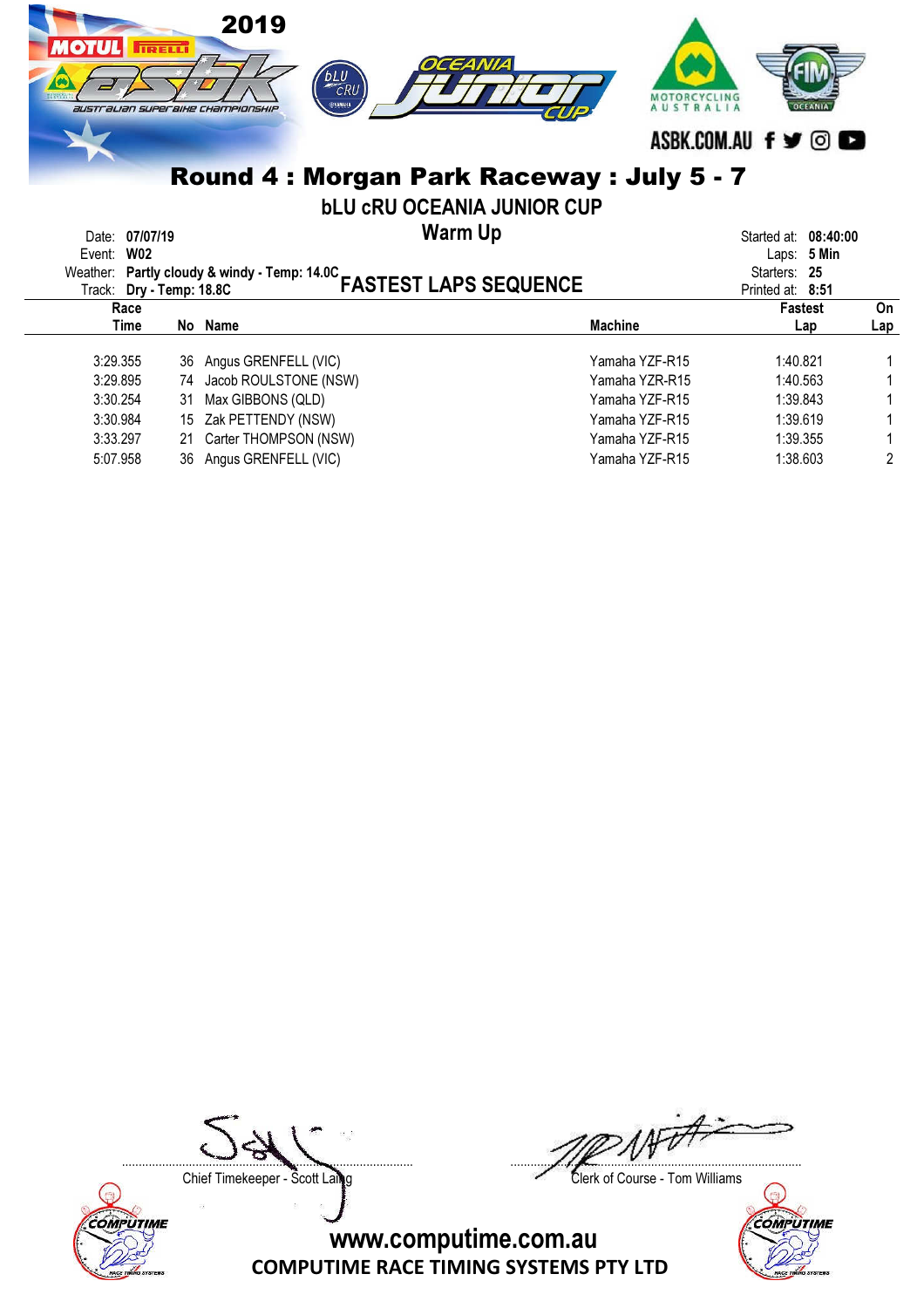|                | <b>AOTUL</b><br><b>IRELLI</b><br>australian superaixe championskip | 2019   | <b>bLU</b><br>CRU<br>ФУАМАНА | OCEANIA                   | Round 4: Morgan Park Raceway: July 5 - 7<br><b>bLU CRU OCEANIA JUNIOR CUP</b> |        | MOTORCYCLING<br>AUSTRALIA<br>ASBK.COM.AU f y © O |                             |                |
|----------------|--------------------------------------------------------------------|--------|------------------------------|---------------------------|-------------------------------------------------------------------------------|--------|--------------------------------------------------|-----------------------------|----------------|
|                | Date: 07/07/19                                                     |        |                              | <b>Warm Up</b>            |                                                                               |        |                                                  | Started at: 08:40:00        |                |
|                | Event: W02<br>Weather: Partly cloudy & windy - Temp: 14.0C         |        |                              |                           |                                                                               |        |                                                  | Laps: 5 Min<br>Starters: 25 |                |
|                | Track: Dry - Temp: 18.8C                                           |        |                              | <b>BEST PARTIAL TIMES</b> |                                                                               |        |                                                  | Printed at: 8:51            |                |
|                | Split 1                                                            |        | Split 2                      |                           | Split 3                                                                       |        | LAP                                              |                             |                |
|                | Pos Name                                                           | Time   | Name                         | Time                      | Name                                                                          | Time   | <b>Name</b>                                      | Ideal                       | <b>Fastest</b> |
|                | 1 A. GRENFELL                                                      | 33.329 | A. GRENFELL                  | 34.606                    | C. THOMPSON                                                                   | 30.099 | A. GRENFELL                                      | 1:38.603                    | 1:38.603       |
| 2              | A. MCDONALD                                                        | 33.418 | Z. PETTENDY                  | 34.760                    | A. MCDONALD                                                                   | 30.176 | <b>C. THOMPSO</b>                                | 1:38.705                    | 1:38.705       |
| 3              | C. THOMPSON                                                        | 33.760 | C. THOMPSON                  | 34.846                    | M. GIBBONS                                                                    | 30.311 | A. MCDONAL                                       | 1:38.809                    | 1:38.809       |
| 4              | Z. PETTENDY                                                        | 33.880 | L. QUINN                     | 34.871                    | C. FRANCIS                                                                    | 30.445 | Z. PETTENDY                                      | 1:39.601                    | 1:39.619       |
| 5              | A. KENWORTHY-JO                                                    | 33.934 | J. ROULSTONE                 | 34.906                    | T. BROWN                                                                      | 30.454 | <b>M. GIBBONS</b>                                | 1:39.839                    | 1:39.843       |
| 6              | J. ROULSTONE                                                       | 34.120 | T. DRANE                     | 34.997                    | A. GRENFELL                                                                   | 30.668 | <b>C. FRANCIS</b>                                | 1:39.872                    | 1:39.872       |
| $\overline{7}$ | T. DRANE                                                           | 34.243 | C. FRANCIS                   | 34.999                    | G. NELSON                                                                     | 30.702 | <b>J. ROULSTON</b>                               | 1:40.057                    | 1:40.117       |
| 8              | T. BROWN                                                           | 34.322 | M. GIBBONS                   | 35.007                    | L. QUINN                                                                      | 30.894 | <b>T. BROWN</b>                                  | 1:40.233                    | 1:40.233       |
| 9              | P. BOGNAR                                                          | 34.415 | G. NELSON                    | 35.179                    | Z. PETTENDY                                                                   | 30.961 | <b>T. DRANE</b>                                  | 1:40.270                    | 1:40.270       |
| 10             | C. FRANCIS                                                         | 34.428 | A. MCDONALD                  | 35.215                    | A. KENWORTHY-JO                                                               | 30.972 | L. QUINN                                         | 1:40.391                    | 1:40.391       |
| 11             | R. OUGHTRED                                                        | 34.448 | M. NIKOLIS                   | 35.250                    | T. DRANE                                                                      | 31.030 | <b>G. NELSON</b>                                 | 1:40.419                    | 1:40.604       |
| 12             | M. GIBBONS                                                         | 34.521 | R. OUGHTRED                  | 35.324                    | J. ROULSTONE                                                                  | 31.031 | <b>A. KENWORT</b>                                | 1:40.518                    | 1:40.518       |
| 13             | <b>G. NELSON</b>                                                   | 34.538 | T. BROWN                     | 35.457                    | M. NIKOLIS                                                                    | 31.188 | <b>R. OUGHTRE</b>                                | 1:40.960                    | 1:41.003       |
| 14             | J. HATCH                                                           | 34.582 | J. RUSSO                     | 35.512                    | R. OUGHTRED                                                                   | 31.188 | <b>M. NIKOLIS</b>                                | 1:41.277                    | 1:41.277       |
| 15             | L. QUINN                                                           | 34.626 | A. KENWORTHY-JO              | 35.612                    | J. RUSSO                                                                      | 31.303 | P. BOGNAR                                        | 1:41.584                    | 1:41.584       |
| 16             | J. PORT                                                            | 34.746 | P. BOGNAR                    | 35.698                    | P. BOGNAR                                                                     | 31.471 | J. RUSSO                                         | 1:41.630                    | 1:41.630       |
| 17             | J. RUSSO                                                           | 34.815 | J. HATCH                     | 35.809                    | J. HATCH                                                                      | 31.695 | J. HATCH                                         | 1:42.086                    | 1:42.143       |
| 18             | M. NIKOLIS                                                         | 34.839 | V. FLEMING                   | 35.934                    | J. PORT                                                                       | 31.798 | J. PORT                                          | 1:42.750                    | 1:42.897       |
| 19             | V. FLEMING                                                         | 34.870 | J. PORT                      | 36.206                    | L. KNIGHT                                                                     | 31.973 | <b>V. FLEMING</b>                                | 1:42.902                    | 1:42.906       |
| 20             | L. KNIGHT                                                          | 35.044 | L. KNIGHT                    | 36.292                    | C. BUCHANAN                                                                   | 32.096 | <b>L. KNIGHT</b>                                 | 1:43.309                    | 1:43.309       |
| 21             | C. BUCHANAN                                                        | 35.442 | C. BUCHANAN                  | 36.420                    | V. FLEMING                                                                    | 32.098 | <b>C. BUCHANA</b>                                | 1:43.958                    | 1:44.140       |
| 22             | H. DIPLOCK                                                         | 36.287 | H. DIPLOCK                   | 37.141                    | H. DIPLOCK                                                                    | 32.556 | <b>H. DIPLOCK</b>                                | 1:45.984                    | 1:45.984       |
| 23             | T. CONNORS                                                         | 36.670 | T. CONNORS                   | 37.580                    | T. CONNORS                                                                    | 33.253 | <b>T. CONNORS</b>                                | 1:47.503                    | 1:47.600       |

24 T. JAMES 37.296 T. JAMES 37.675 T. JAMES 34.136 T. JAMES 1:49.107 1:49.297 25 N. BARBATI 44.021 N. BARBATI 42.621 N. BARBATI 39.594 N. BARBATI 2:06.236 2:06.434

COMPUTIME

....................................................................................... .......................................................................................

Chief Timekeeper - Scott Laing Clerk of Course - Tom Williams